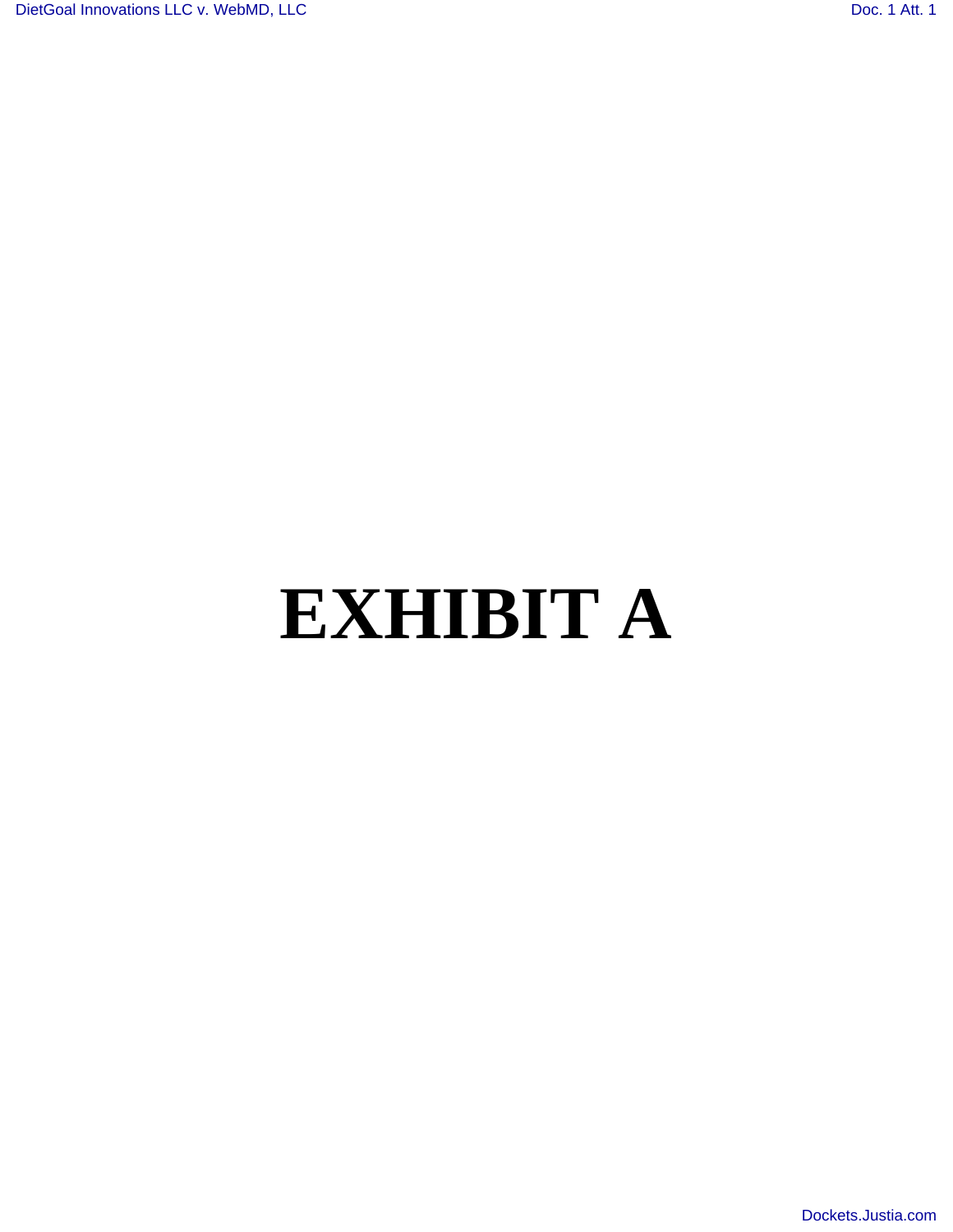

US006585516Bl

#### (10) Patent No.: (45) Date of Patent: US 6,585,516 Bl Jui. 1,2003

# (12) United States Patent

# Alabaster

## (54) METHOD AND SYSTEM FOR COMPUTERIZED VISUAL BEHAVIOR ANALYSIS, TRAINING, AND PLANNING

- (76) Inventor: Oliver Alabaster, 4318 Adrienne Dr., Alexandria, VA (US) 22309
- ( \*) Notice: Subject to any disclaimer, the term of this patent is extended or adjusted under 35 U.S.c. 154(b) by 0 days.
- (21) Appl. No.: 10/040,465
- (22) Filed: Jan. 9, 2002
- (51) Int. CI? .......................... G09B 19/00; G06F 17/00
- (52) U.S. CI. ........................................ 434/127; 128/921
- (58) Field of Search ......................... 434/127; 128/921;
	- 700/104.1

#### (56) References Cited

#### U.S. PATENT DOCUMENTS

| 5.317.134 A       |  | * 5/1994 Edamura  219/720        |
|-------------------|--|----------------------------------|
| 5.412.560 A       |  |                                  |
| 5.454.721 A       |  | * 10/1995 Kuch  434/127          |
| 5,832,446 A       |  |                                  |
| 5,845,263 A       |  | * 12/1998 Camaisa et al.  705/27 |
| 6.236.974 B1      |  | 5/2001 Kolawa et al.  705/7      |
| 6,381,614 B1 *    |  | 4/2002 Barnett et al.  707/104.1 |
| 2001/0000810 A1   |  | 5/2001 Alabaster  707/104.1      |
| 2001/0005830 A1 * |  | 6/2001 Kuroyanagi  705/2         |
| 2002/0046060 A1 * |  | 4/2002 Hoskyns et al.  705/2     |
| 2002/0059311 A1 * |  |                                  |

#### FOREIGN PATENT DOCUMENTS

JP 407021267 A \* 1/1995 ........... G06F/17/60

#### OTHER PUBLICATIONS

Molbak, Jens, "Meals.com is Key Ingredient for Web Sites; New Strategy Makes Meals.com Available to Millions More Worldwide", Jul. 26, 2000, Business Wire. \*

\* cited by examiner

*Primary Examiner-John* Edmund Rovnak

*(74) Attorney, Agent, or Firm-Piper* Rudnick LLP; Steven B. Kelber

#### (57) ABSTRACT

A system and method for computerized visual behavior analysis, training, and planning. The system includes a User Interface (UI), a Meal Database, a Food Database, a Picture Menus, and a Meal Builder. The method can include the following steps. First, the Meal Database and the Food Database can be prepared. Second, the user can use the Picture Menus to choose meals for a particular time period to correspond to a customized eating plan. Third, the user can decide whether or not to change one or more of the meals he has chosen for the particular time period. If the user decides to change his chosen meals, the user can edit or create new meals using the Meal Builder. If the user decides not to change his choices, or after the user changes his choices, the user can save the meals for the particular time period.

#### 18 Claims, 10 Drawing Sheets

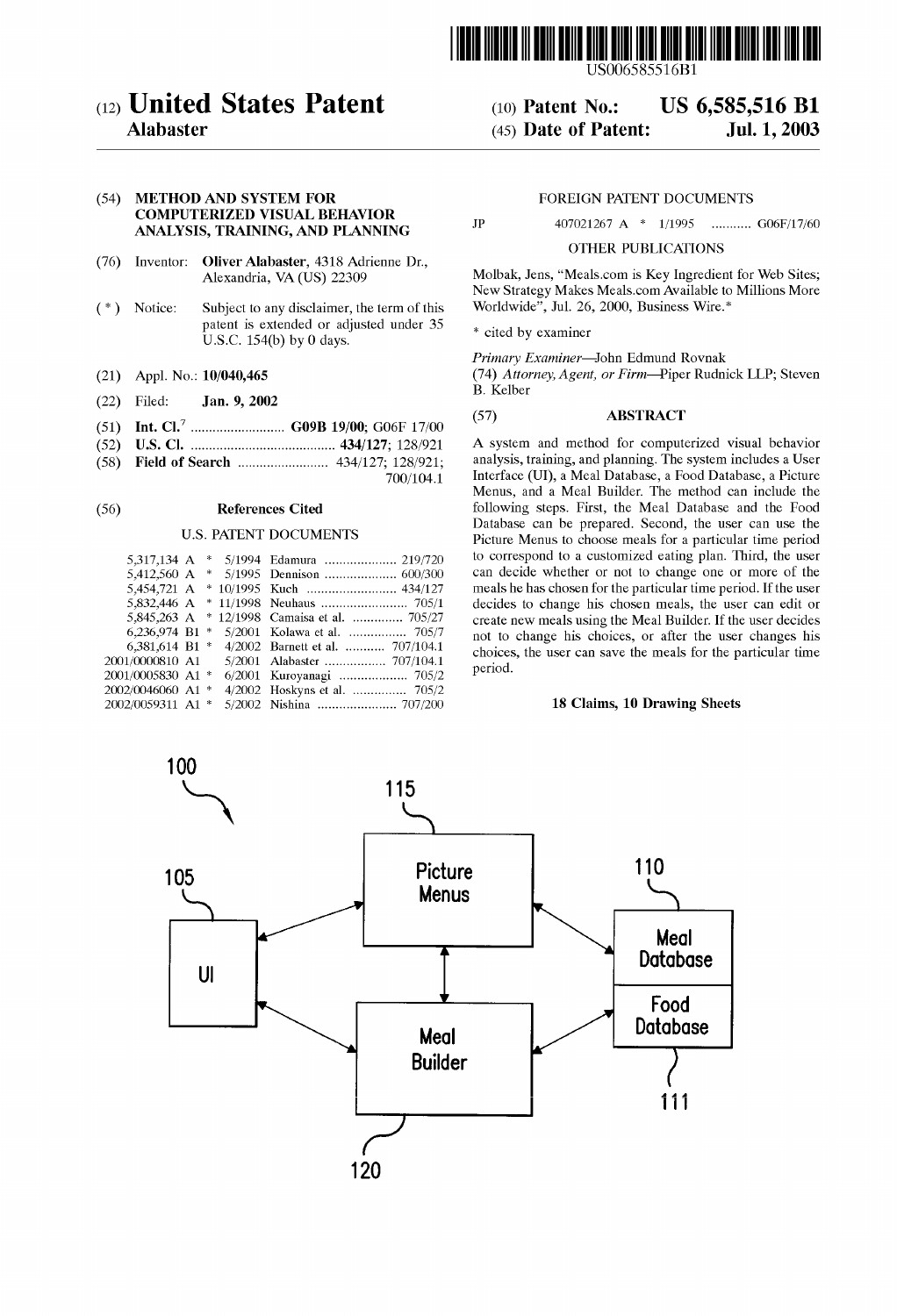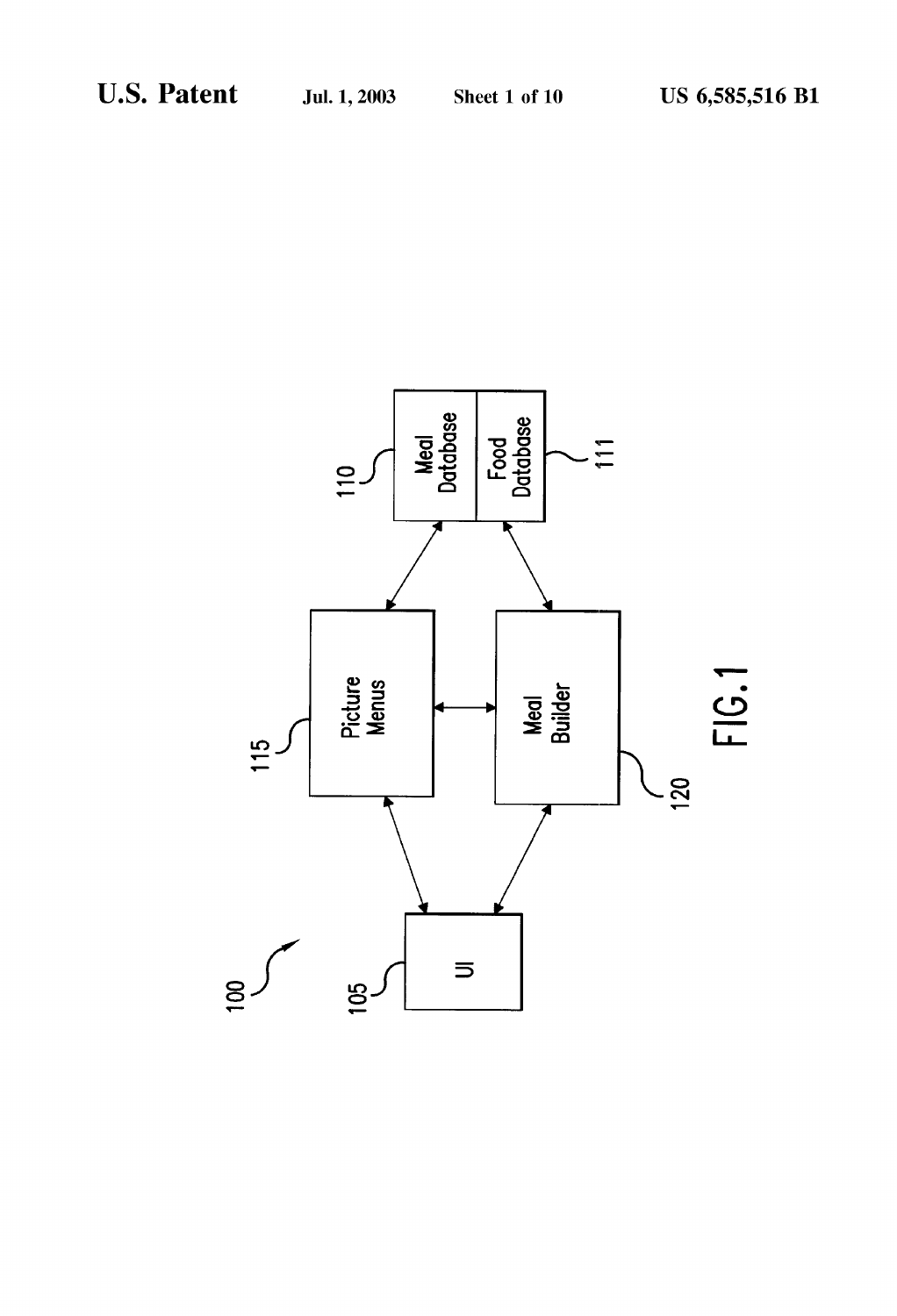

**U.S. Patent**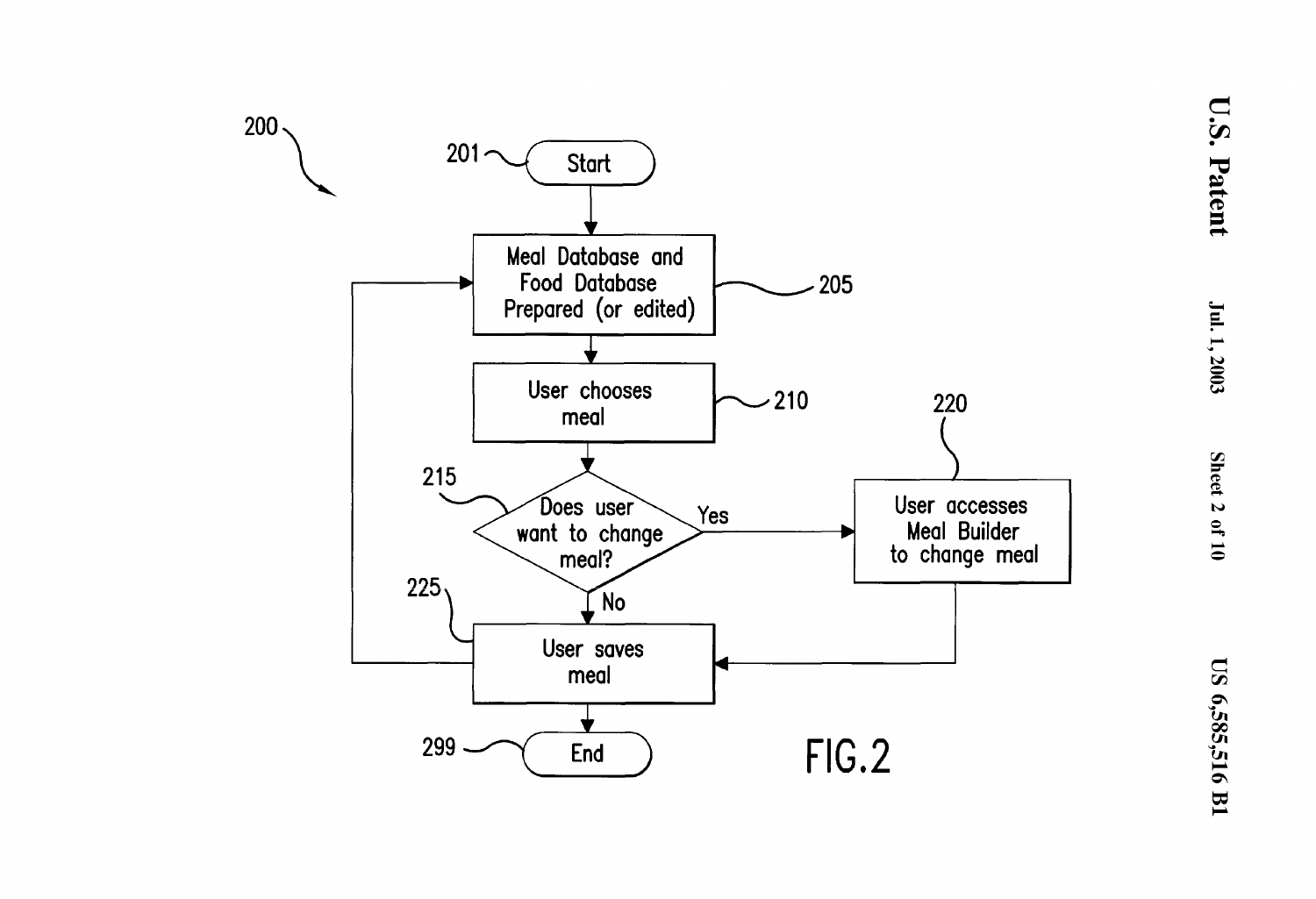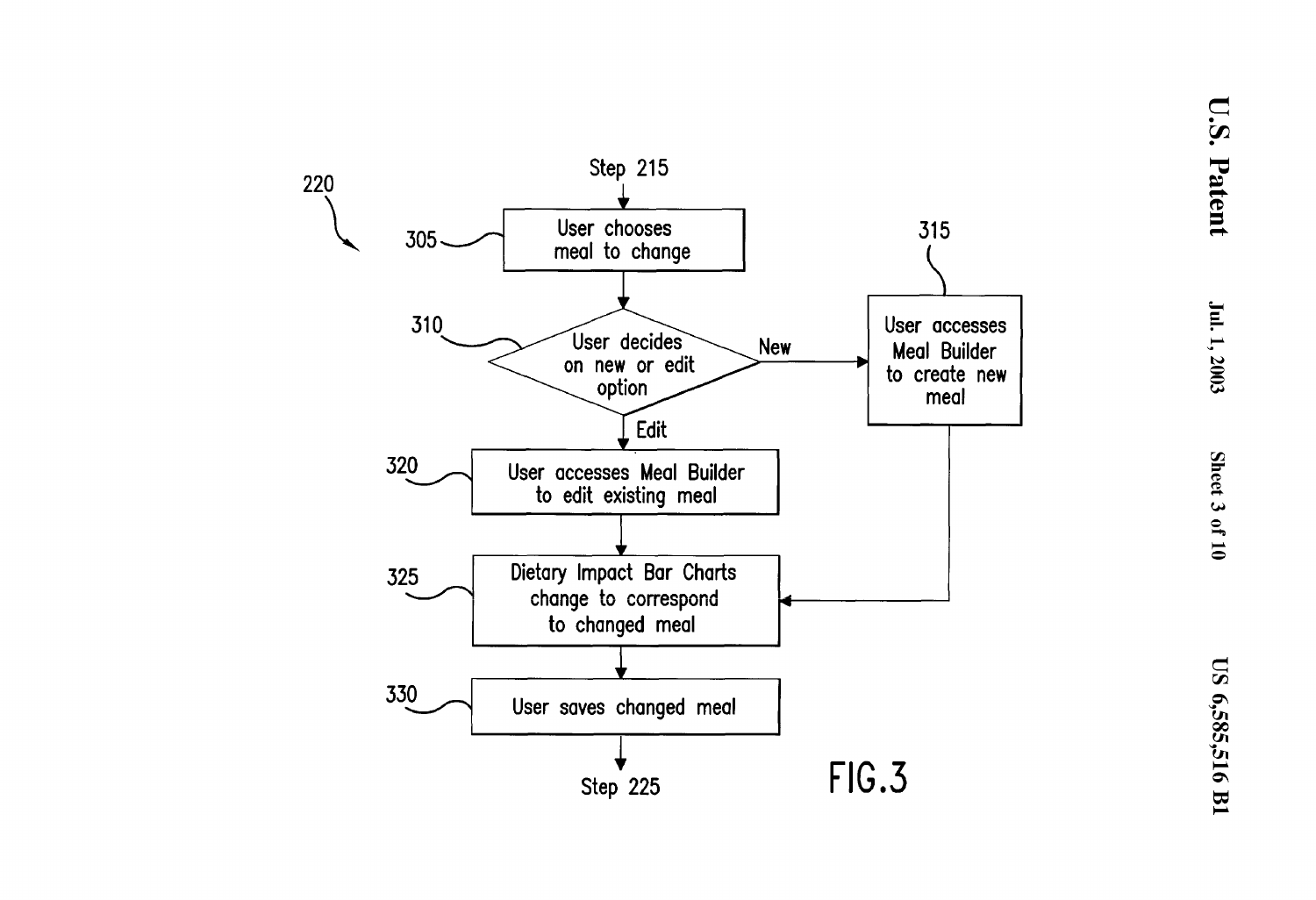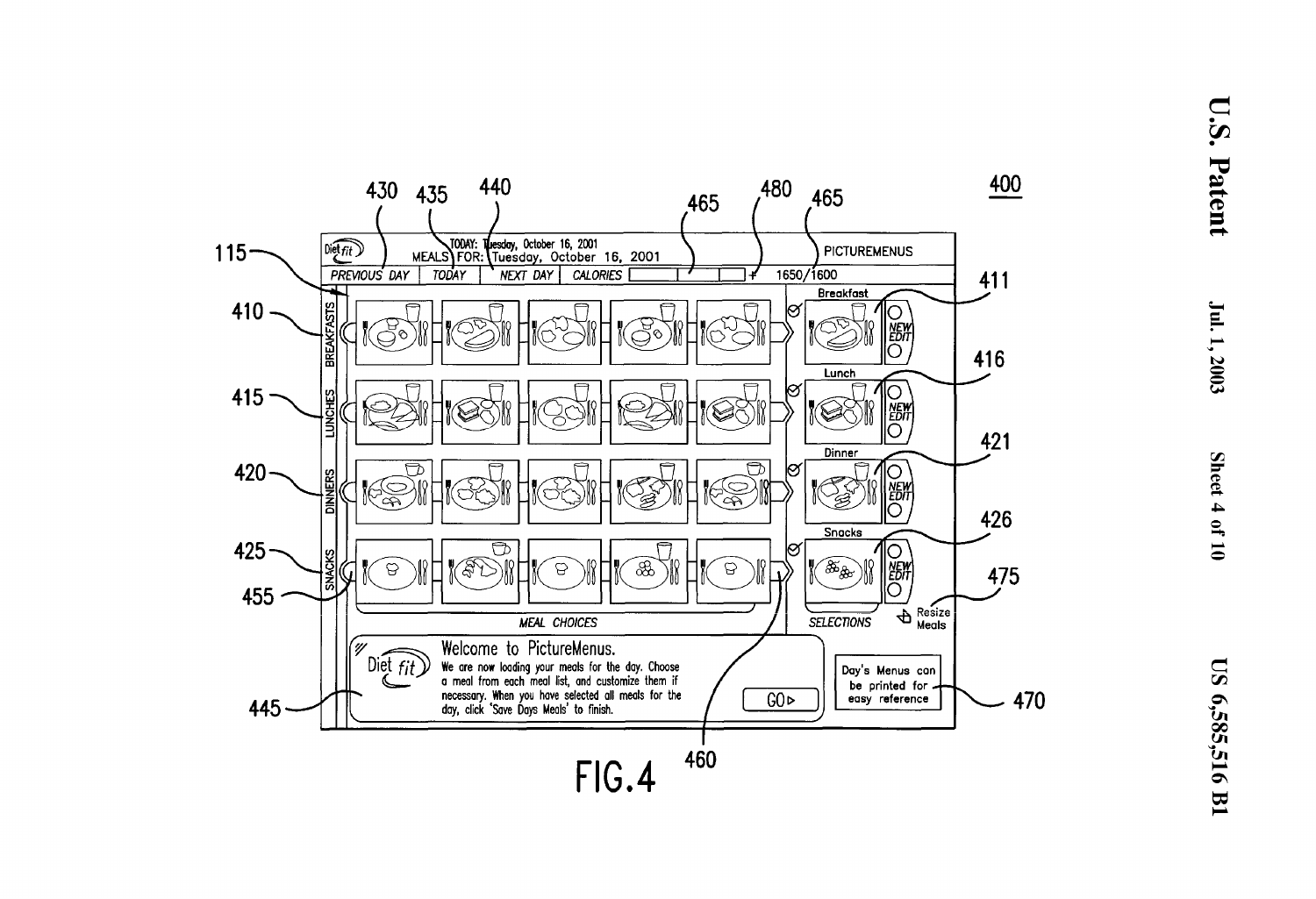

U.S. Patent

Jul. 1, 2003

Sheet 5 of 10

FIG.5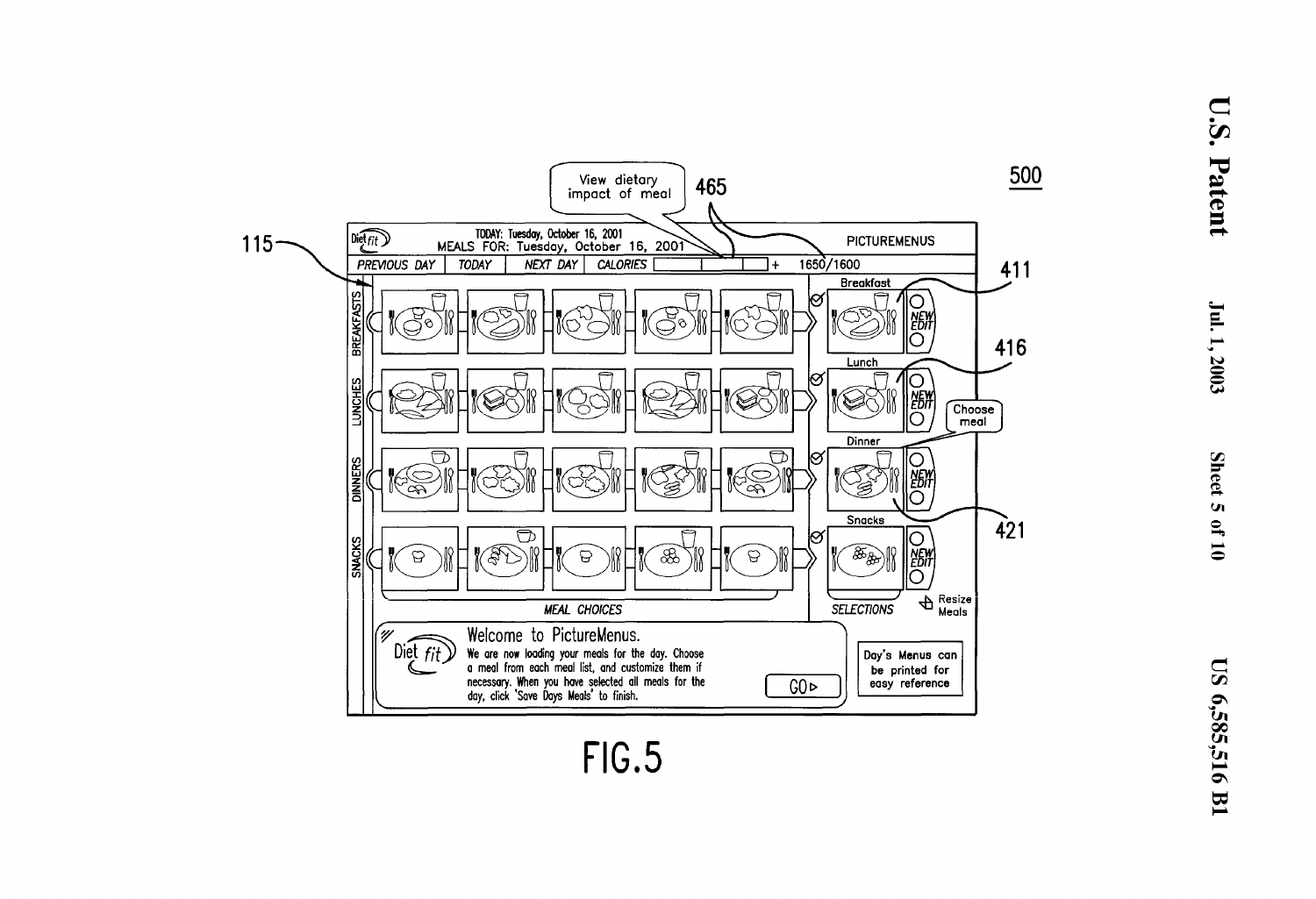

 $\bf \Xi$  $\overline{\mathbf{S}}$ 

 $\mathbf{\nabla}$ 

atent

 $\mathbf{I}$ 

 $\frac{1}{2003}$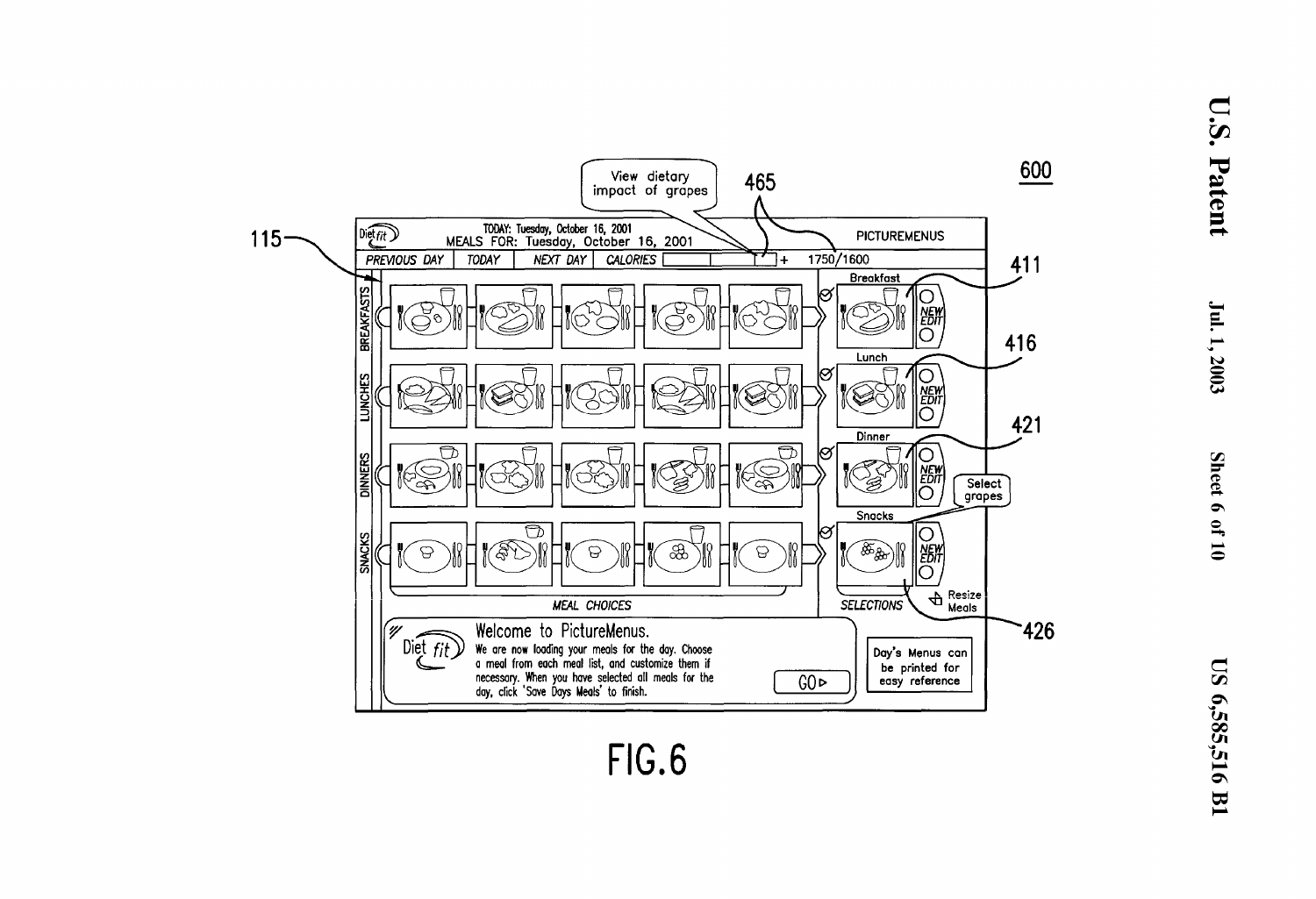

 $\bf \Xi$  $\ddot{•}$  $\overline{\nabla}$ atent

**700** 

—<br>— ~  $.2003$ 

**FIG.7**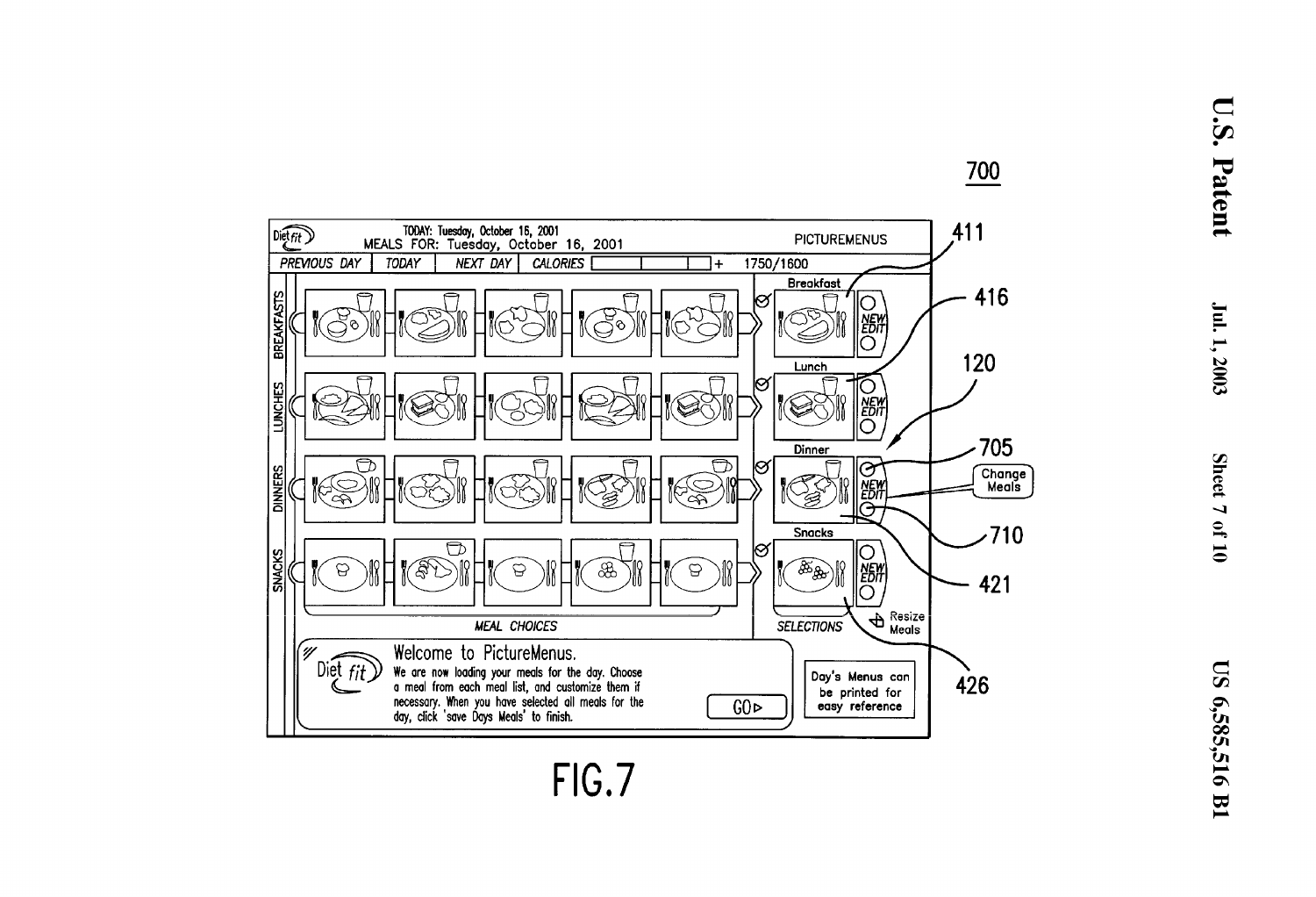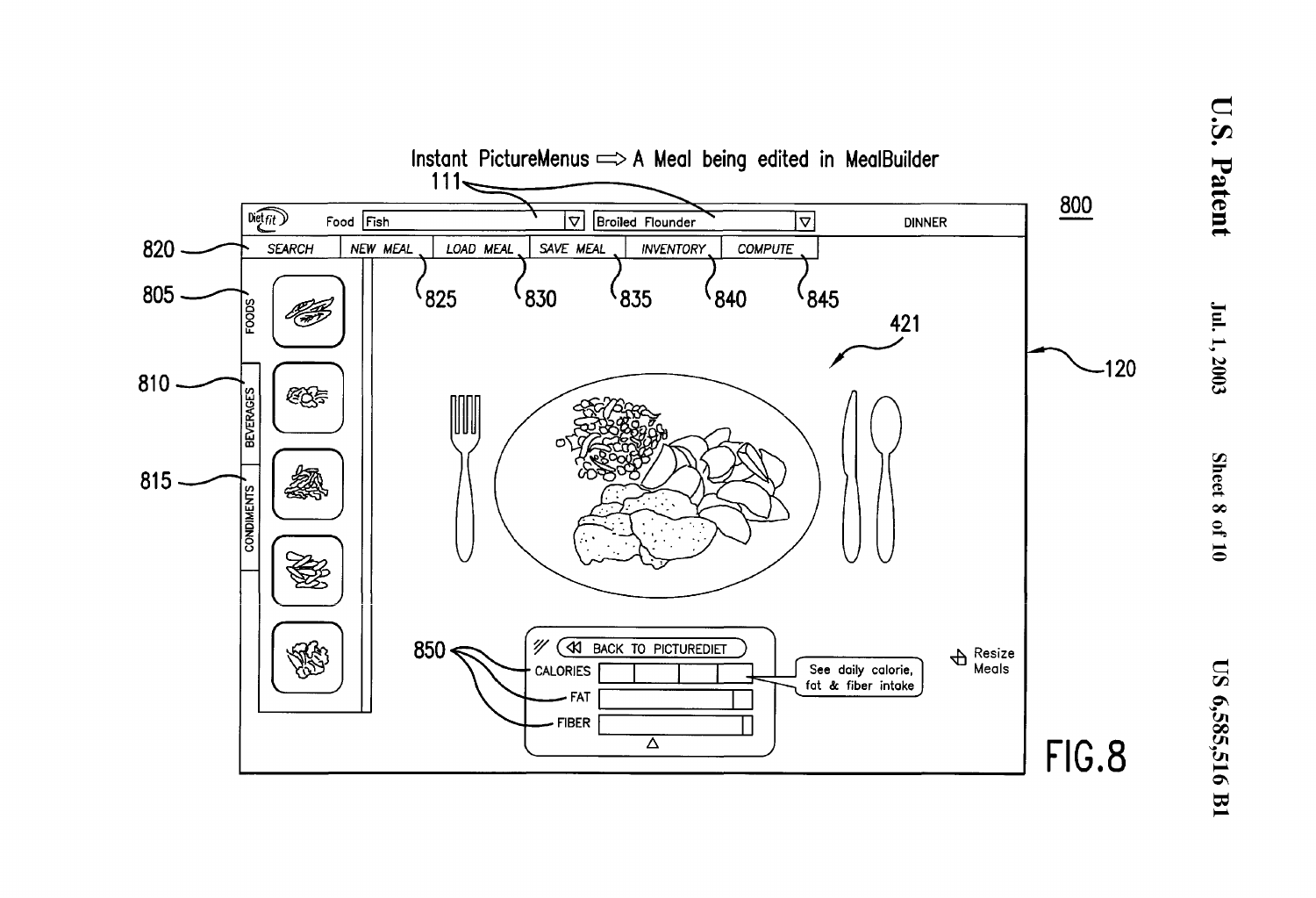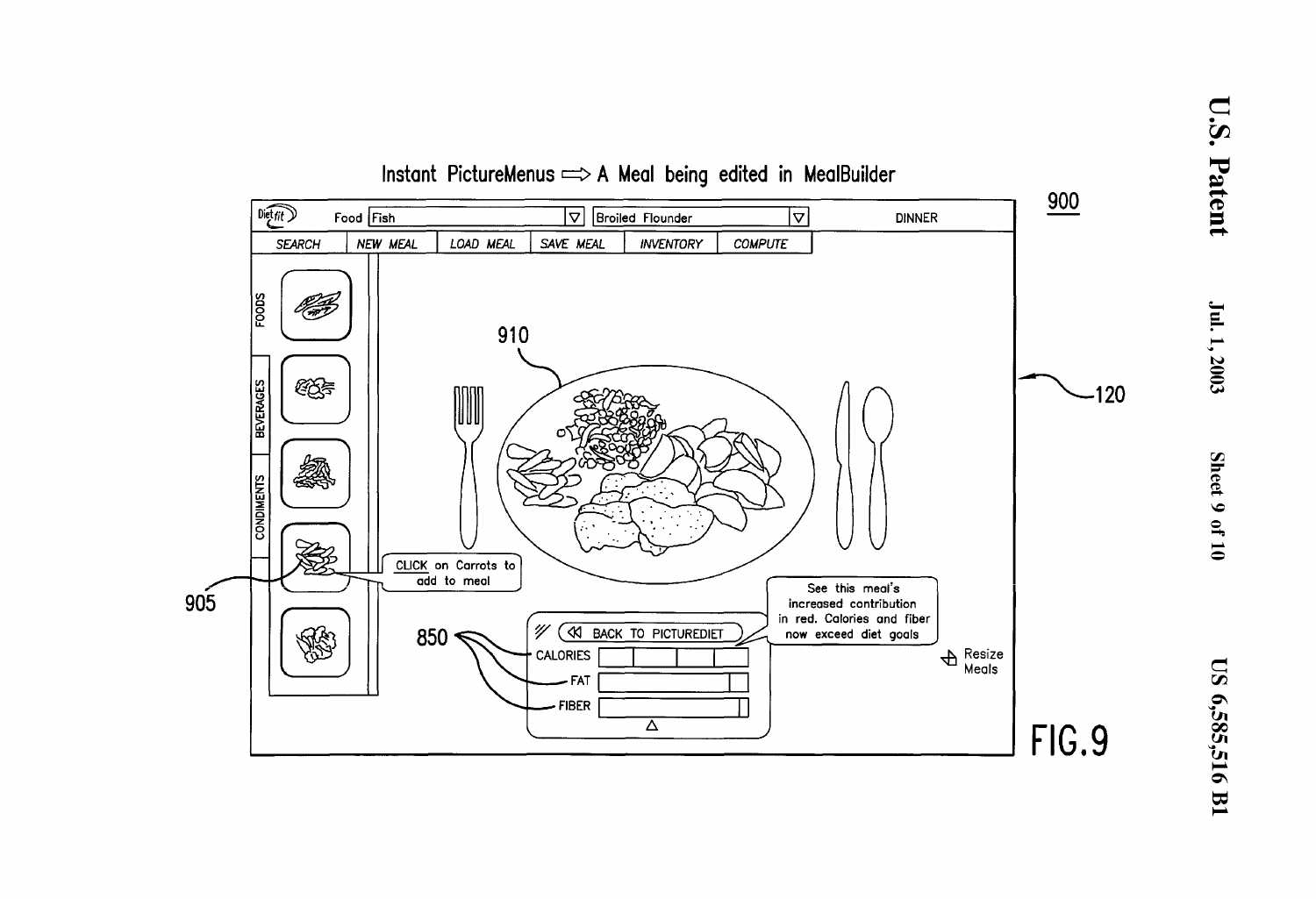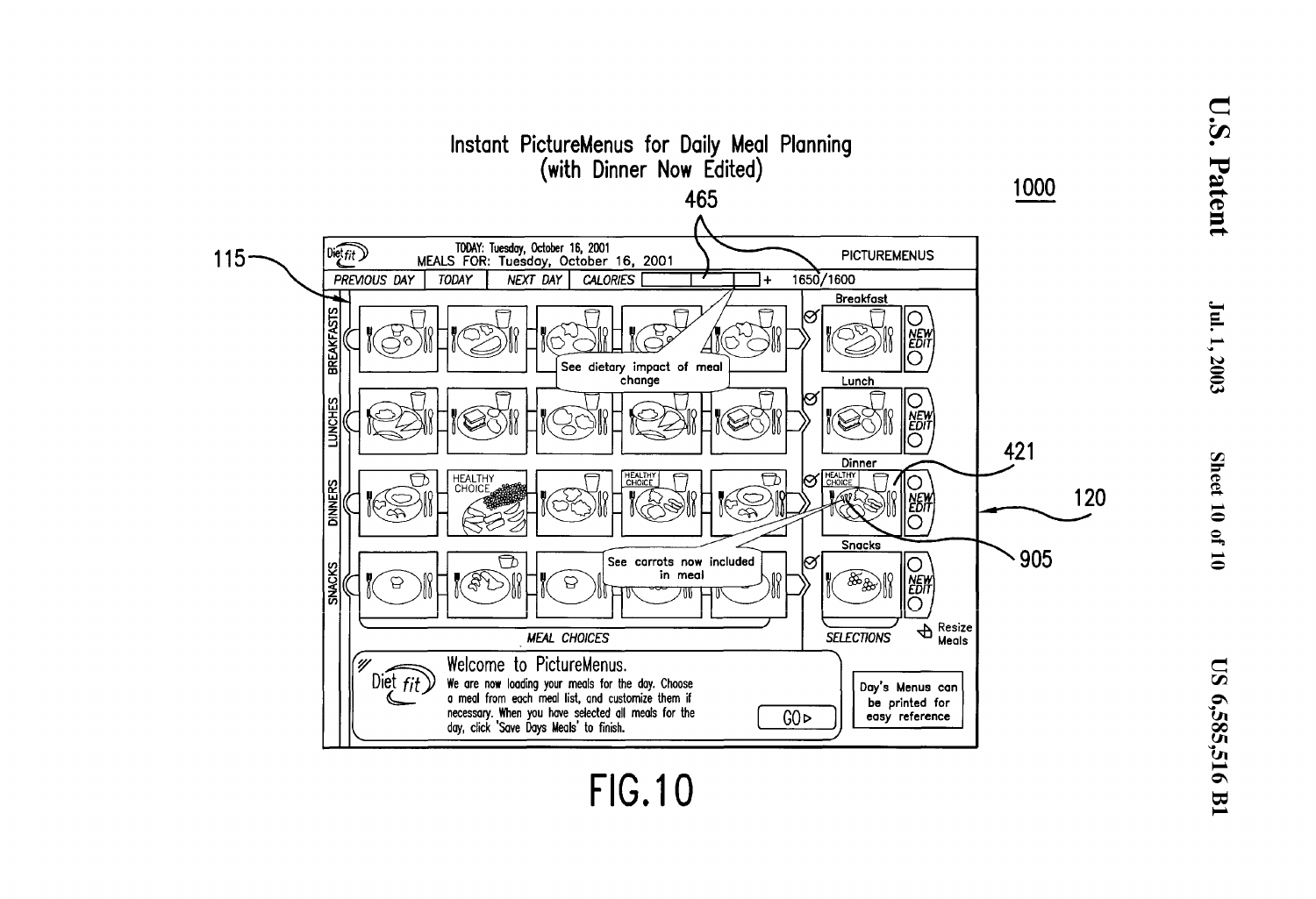### METHOD AND SYSTEM FOR COMPUTERIZED VISUAL BEHAVIOR ANALYSIS, TRAINING, AND PLANNING

#### BACKGROUND OF THE INVENTION

1. Field of the Invention

The subject invention relates to the field of computerbased methods of employing visual techniques for training individuals to modify behavior, and planning by individuals for modified behavior. Specific applications include training individuals to modify diet behavior, and planning by individuals for improved diet practices.

2. Background of the Technology

Present methods of evaluating dietary habits, motivating people to change eating habits, and teaching people how to make healthier food choices are woefully inadequate. Twenty years ago, twenty percent (20%) of Americans were obese. Now thirty-five percent  $(35%)$  of Americans are obese, despite the sales of countless diet books and the <sup>20</sup> increasing availability of low calorie and low fat foods. In fact, American dietary habits were responsible for approximately forty percent (40%) of deaths in 1990, and they continue to produce an epidemic of obesity that is out of  $control.$  25

the public that can adequately train people to understand and immediately recognize. the significance of (1) the impact of customized meals on dietary goals; (2) the value and amount of specific macro and micro nutrients in different foods; (3) the potentially harmful effects of other naturally occurring substances found in many foods; and (4) the relative quantities of different food choices. Nor are there any planning tools that can show people how to create meals using food choices that are much more healthful for them and their families. In addition, no planning tools exist that use natural visual techniques to assist people to follow diet programs designed by health professionals.

Finally, no tools exist that allow user's to incorporate a behavior analysis into their eating goals, and their training or planning for meeting those eating goals. The behavior analysis collects and analyzes specific information on a user's instinctive eating tendencies and preferences. The behavior analysis can also compare the specific information  $_{45}$  deleted from the Meal Database and the Food Database. to a set of goals. Allowing a user to incorporate the user's instinctive eating tendencies and preferences into his eating plan can have a profound effect on how effective the eating plan is. Food preferences can strongly influence the risk of obesity, diabetes, heart disease and cancer.

3. Related Art

U.S. Pat. No. 5,454,721 to Kuch discloses a system intended to teach individuals the relationship between the visual size and a few nutritional characteristics of portions of food by using either a life size image of, or the corporeal finger of the individual, as a scale against images of different sized portions of different kinds of food, while showing a few nutritional characteristics of such portions. The system proposed by Kuch is limited, in that, for example, it does not evaluate the user's ability to visually estimate macro and micro nutrient content of meals. Nor does it permit or incorporate analysis of an individual's natural tendencies and preferences. In addition, Kuch does not allow the user to prepare and plan and adapt meals that will help the user meet his customized eating goals.

U.S. Pat. No. 5,412,560 to Dennision relates to a method for evaluating and analyzing food choices. The method

relies on input by the individual or user of food actually consumed by the user during a given period of time and employs a computer program which attempts to estimate the actual intake of nutrients by the individual and to compare that intake to a recommended range of nutrients, such as those contained in dietary guidelines issued nationally in the United States. The approach of the Dennision patent is undesirable in that it relies on the individual to provide accurate input data as to his actual food intake, a task as to 10 which there are many known obstacles and impediments, i.e., the approach is not "user friendly." Additionally, no graphic visual displays are provided, which further detracts from ease of use, comprehension and effectiveness.

# 15 SUMMARY OF THE INVENTION

The present invention can solve the above problems by providing a system and method for computerized behavior analysis, training, and planning. The system of programs can include a User Interface (UI), a Meal Database, a Food Database, Picture Menus, and a Meal Builder.

The UI can receive commands from the user and display results to the user from the Picture Menus and Meal Builder. The Meal Database can be a database of pre-set meals comprising combinations of foods that conform to predetermined characteristics that have been compiled. The Food No effective tools exist for either health processionals or Database is a database of foods that have been compiled. (Commercially made or pre-made meals can be included.)

> In an alternate embodiment, the Meal Database and the 30 Food Database can incorporate a behavior analysis. As explained in detail in pending U.S. patent applications Ser. Nos. 09/211,392, 09/461,664, and *091734,711* (incorporated by reference), a behavior analysis comprises compiling and analyzing specific information on a user's instinctive pref-<sub>35</sub> erences and tendencies. A behavior analysis can also compare the specific information to a set of goals. In an exemplary embodiment, the behavior analysis can be a diet behavior analysis which compiles and analyzes specific information on a user's instinctive eating preferences and <sub>40</sub> tendencies, and then compares the specific information to a set of customized eating goals. Thus, the Meal Database and Food Database can be modified to include meals that the user has indicated he likes. In an alternative embodiment, meals that the user dislikes can be ignored by the user or

> The Picture Menus can display on the User Interface meals from the Database that the user can mix and match and still meet customized eating goals. The Picture Menus provide a quick and easy system of dietary impact (including 50 nutritional and caloric impact) controlled meals that the user can mix and match at various nutritional, caloric, and other levels. In an exemplary embodiment, the invention can define the user's nutritional, caloric and other needs and let the user choose the diet he wants to follow. In response to data input regarding personal characteristics and activity level, calorie goals are defined, and daily meals are combined (and modified) to produce a daily total of various nutrients which can vary only +/-5% from the diet goals before a warning appears. While following the Picture 60 Menus, the user can track his progress. If after a certain amount of time, the user hasn't yet reached his target weight, he can repeat the Picture Menus as often as necessary. Once the user's weight has stabilized, he can use the Picture Menus to maintain his weight.

> 65 The Meal Builder can display on the User Interface meals from the Database, corresponding to the Picture Menus, where the user can change and view the meals' impact on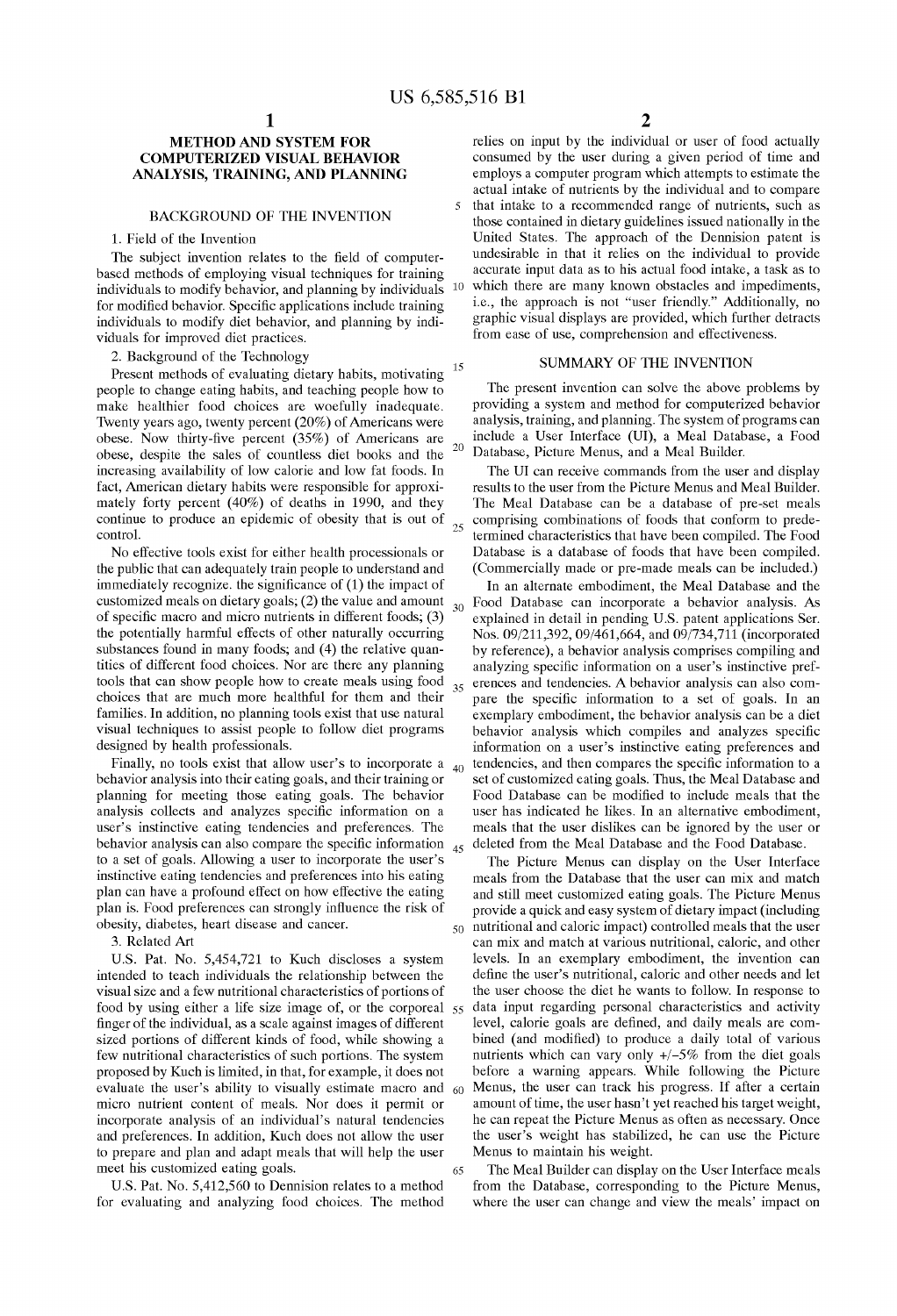customized eating goals. The Meal Builder can be a very useful tool, not only for modifying and personalizing Picture Menus, but also for designing meals and picturing favorite recipes. The Meal Builder can be a scoring system that allows the user to view, in real time, the impact of food choices on customized eating goals, and the accumulated impact on daily nutrition allowance made by saved meals and snacks throughout the day. The approximate distribution bined to produce a daily total of various nutrients which can of calories and nutrients for each meal and snack can be shown using a selected diet plan.

The method for computerized behavior analysis, training, and planning can include the following steps. First, the Meal Database and Food Database can be prepared. Second, the user can choose meals for a particular day. Third, the user can decide whether or not to change one or more of the meals he has chosen for the particular day. If the user decides to change his chosen meals, the user can edit or create new meals using the Meal Builder. If the user decides not to change his choices, or after the user changes his choices, the user can save the meals for the particular day.

#### DESCRIPTION OF THE FIGURES

FIG. 1 displays the underlying architecture of an exemplary embodiment of the present invention.

FIG. 2 is a flow chart illustrating an exemplary overview process.

FIG. 3 is a flow chart illustrating an exemplary process for editing the user choices, as set forth in FIG. 2.

FIGS. 4-6 are exemplary screen shots illustrating the 30 Picture Menus.

FIGS. 7-10 are exemplary screen shots illustrating the Meal Builder, and how it can be incorporated into the Picture Menus.

#### DETAILED DESCRIPTION OF THE INVENTION

The present invention will be discussed with reference to preferred embodiments. Specific details will be set forth to provide a thorough understanding of the present invention. The preferred embodiments discussed herein should not be understood to limit the invention.

FIG. 1 displays the underlying architecture of an exemplary embodiment of the present invention. The system 100 includes a User Interface (UI) 105, a Meal Database 110, a Food Database 111, a Picture Menus 115, and a Meal Builder 120.

display results to the user from the Picture Menus 115 and Meal Builder 120.

The Meal Database 110 is a database of pre-set meals that has been compiled. The Food Database 111 is a database of foods that has been compiled.

In an alternative embodiment, the Meal Database  $110_{55}$ and/or the Food Database 111 can incorporate a diet behavior analysis. These Databases 110 and 111 can be based on a diet behavior analysis of the user. These Databases 110 and 115 are customized through the expansion of the addition of foods and meals that conform to the users taste preferences  $60$ and dietary goals. If the program learns the user likes certain foods, it will offer those foods first. If the program learns the user likes certain meals, it will offer those meals first. In an alternative embodiment, a user can populate a particular

The Picture Menus 115 are a quick and easy system of dietary impact controlled instant meals that the user can mix

 $3 \hspace{1.5cm} 4$ 

and match at various nutritional, caloric, and other levels. Picture Menus 115 can be used as a stand-alone feature, or can include the Meal Builder 120. In an exemplary embodiment, the invention has already defined the user's nutritional, caloric, and other needs and has let the user choose the diet he wants to follow. In an exemplary embodiment, the user has also indicated his preferences and tendencies in a behavioral analysis. Daily meals are com- $_{10}$  vary only  $\pm$ /-5% from the diet goals before a warning appears. While following the Picture Menus 115, the user can track his progress. If after a certain amount of time, the user hasn't yet reached his target weight, he can repeat the Picture Menus 115 as often as necessary. Once the user's <sub>15</sub> weight has stabilized, he can use the Picture Menus 115 to maintain his weight.

The Meal Builder 120 is a very useful tool, not only for modifying and personalizing Picture Menus 115, but also for designing meals and picturing favorite recipes. Meal Builder  $_{20}$  120 can be used as a stand-alone feature, or can be used with the Picture Menus 115. Meal Builder 120 incorporates a scoring system that allows the user to view, in real time, the impact of food choices on daily intake, and the accumulated impact on daily nutrition allowance made by saved meals 25 and snacks throughout the day. The approximate distribution of calories and nutrients for each meal and snack can be shown using a selected diet plan.

FIG. 2 is a flow chart illustrating an exemplary overview process 200. The overview process 200 starts with step 210. In step 205, a Meal Database 110 and Food Database 111 areprepared (or edited). In step 210, the user chooses meals (breakfast, lunch, dinner, and snacks) for a day. The terms breakfast, lunch, dinner, and snacks do not require a balanced or traditional meal, but simply denote food choices the 35 user can make. For example, though unwise, a user can choose a plate of potato chips for breakfast and see how this affects his dietary goals. In an exemplary embodiment, the Picture Menus 115 are based upon the following distribution of calories: breakfast 25%, lunch 30%, snacks/beverages 40 15%, dinner 30%. These levels can be changed when the meals are edited using Meal Builder 120. However, daily meals are combined to produce a daily total which can vary only +/-5% before a warning appears. In step 215, the user decides whether or not to change the meals he has chosen for 45 the day. If the user decides to change his chosen meals, the process moves to step 220, where the user can change (edit or create) meals using Meal Builder 120. If the user decides not to change his choices in 215, or after the user changes<br>The UI 105 can receive commands from the user and his choices in 220 the process moves to step 225 where the his choices in 220, the process moves to step 225, where the user saves the meals for that day. The process can be repeated by going back to step 205. The overview process 200 ends with step 299.

FIG. 3 is a flow chart illustrating an exemplary process for editing the user choices, as set forth in step 220 of FIG. 2. In step 305, the user chooses the meal he wants to change. In step 310, the user chooses the Edit or New option. If the user chooses the Edit option, the process moves to step 320, where the user accesses the Meal Builder 120 to edit the chosen meal. The user can edit a particular meal by removing, adding, decreasing, substituting, etc. food items, starting with the meal the user has chosen to edit. If the user chooses the New option, the process moves to step 315, where the user accesses the Meal Builder 120 to change the chosen meal. The user can choose a new meal by removing, database with meals he has created. 65 adding, decreasing, substituting, etc. food items, starting with an empty plate. The user can change a particular meal by removing, adding, or substituting a food item.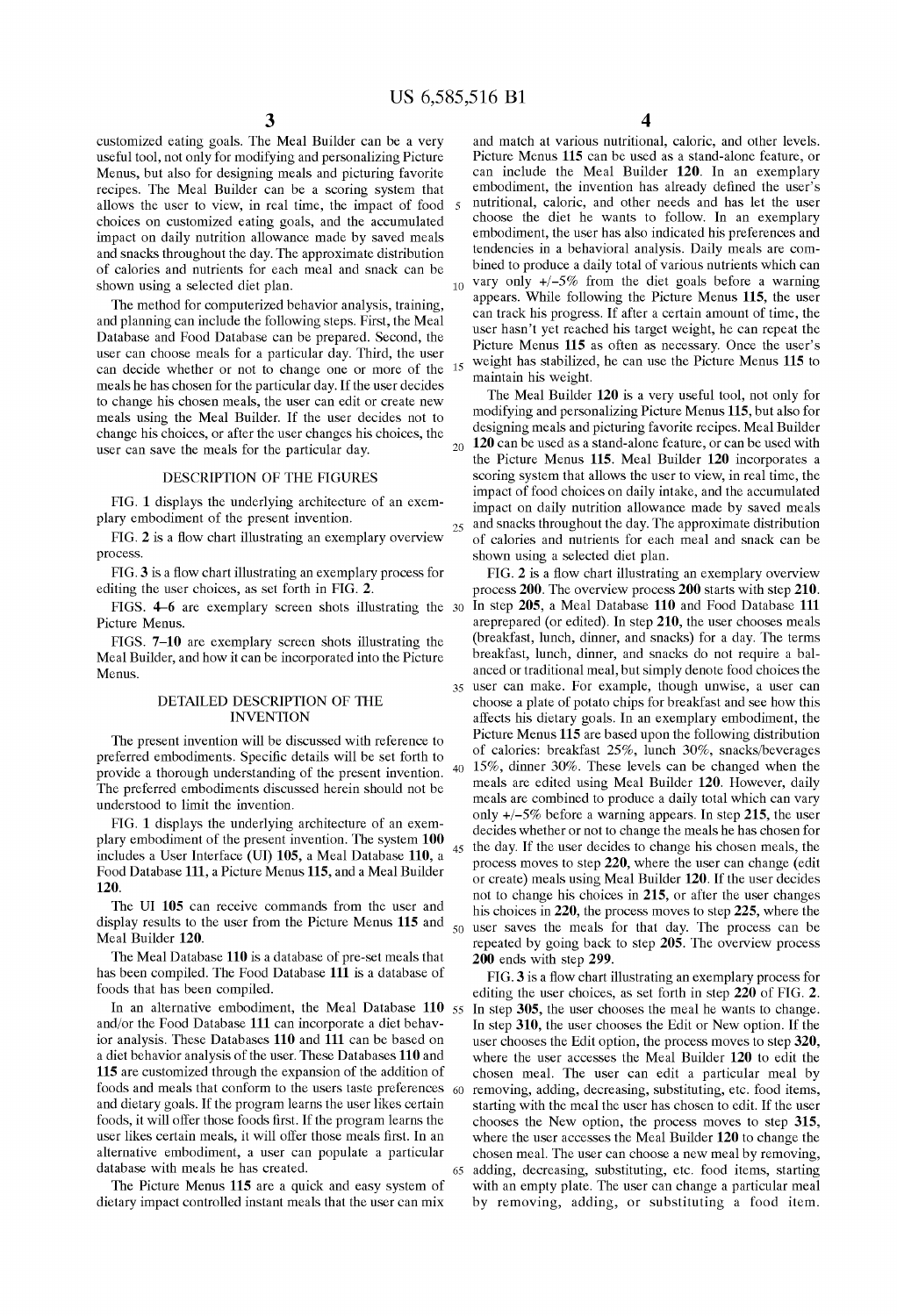5

Alternatively, the user can load a previously saved meal (and edit this if he chooses). Steps 315 and 320 move to step 325, where the Dietary Impact Bar Charts are changed to correspond to the changed meal. In step 330, the user saves the changed meal.

FIG. 4 illustrates an exemplary screen shot 400 illustrating the Picture Menus 115. In this exemplary embodiment, the program has indicated, or the user has chosen, that he should follow a 1600 calorie diet. With this 1600 calorie goal, a breakfast, lunch, snack, and dinner can be combined 10 to create the right number of calories.

The user chooses the breakfast, lunch, snack and dinner he wants for the day. These meals do not need to be well-balanced meals, but as a combination need to meet the 1600 calorie goal. The Breakfast Choices 410 indicate the meals the user can choose for breakfast. The Breakfast Choice 411 is boxed and indicates the user's breakfast choice for the particular day he is planning. The Lunch Choices 415 indicate the meals the user can choose for lunch. The Lunch Choice 416 is boxed and indicates the user's lunch choice for the particular day he is planning. The Dinner Choices 420 indicate the meals the user can choose for dinner. The Dinner Choice 421 is boxed and indicates the user's dinner choice for the particular day he is planning. show how adding each meal increases the calorie and<br>The Snack Choices  $425$  indicate the meals the user can  $25$  nutrient intake during the day and how the impac The Snack Choices 425 indicate the meals the user can choose for snacks. The Snack Choice 426 is boxed and choices can be seen in the bar charts. Excesses and defiindicates the user's snack choice for the particular day he is planning. The Save Day's Meals 445 saves the choices 411,416,421, and 426 the user has made for a particular day.

The user can Scroll Back  $455$  or Scroll Forward  $460$  on  $30$ the Breakfast Choices 410, Lunch Choices 415, Dinner Choices 420, and Snack Choices 425. The user can choose or review the current day's meals by the Today Indicator 435. The user can also look at meals for the Previous Day 430 or the Next Day 440. The user can view the current calorie level in a bar graph and number form on the Nutrient Indicator 465. While this is set for calories, any nutrient or quantifier, such as protein, can be measured on the Dietary Impact 465. (This can be another type of indicator, such as any type of nutritional indicator.) Usually the user will try to make his choices closely match his dietary goals. If the user exceeds those goals, he will receive a + Warning Signal 480. The user can print the Day's Menus using the Print 470. The user can also record the menus in a health diary, print the  $_{45}$ menu, generate a customized shopping list that incorporates the meals chosen, record his weight, and track his progress. Graphs for these options can also be provided.

FIG. 5 is an exemplary screen shot 500 illustrating a use of the Picture Menus 115. The user has already indicated a  $_{50}$ Breakfast Choice 411 and Lunch Choice 416. The user chooses a Dinner Choice 421 comprising barbequed chicken, baked potatoes, and beans. The user views the Dietary Impact 465 (here it is calories, although this could be a nutritional or other impact) of the Dinner Choice  $421$  on  $_{55}$ his daily allowance, and sees that with his dinner choice, he has used 1650 (more than his allocated 1600) calories.

FIG. 6 is an exemplary screen shot 600 illustrating another use of the Picture Menus 115. The user has already indicated a Breakfast Choice 411, Lunch Choice 416, and Dinner Choice 421. The user adds a Snack Choice 426 of grapes. The user views the Dietary Impact 465 of the grapes on his daily allowance, and sees that the addition of the grapes makes it so he has used 1750 instead of 1650 calories.

FIG. 7 is an exemplary screen shot 700 illustrating the 65 Meal Builder 120. The user can change an existing Choice 411, 416, 421, or 426 using Edit 710 or New 705. For

example, the user can choose to change the Dinner Choice 421. Once the user chooses the Edit 710 or the New 705, the current Dinner Choice 421 will be shown in the Meal Builder 120.

FIG. 8 is an exemplary screen shot 800 illustrating a use of the Meal Builder 120 for Dinner Choice 421. The current Dinner Choice 421, comprising barbequed chicken, baked potatoes, and beans, is shown. The user can access the Search 820, the New Meal 825, the Load Meal 830, the Save Meal 835, the Inventory 840, and the Compute 845. The Search 820 allows a user to search for a food in the Food Database 111. The New Meal 825 will display an empty plate and allow the user to create a meal. The Load Meal  $\frac{830}{ }$ will allow the user to choose from saved meals that he already has. The Save Meal 835 allows the user to save a <sup>15</sup> new meal he has created and give it a name. The Inventory 840 provides a written list of the foods on the plate. The Compute 845 allows the user to see the impact of the foods on the plate on his dietary goals. On some of these features, the user can access or provide recipes or details about certain 20 foods.

The Dinner Choices 420 in the Meal Builder 120 is immediately associated with an increase in the user of the allotted amounts of calories and nutrients. This serves to ciencies can be easily spotted and remedied. Other nutrients can be seen on demand, as can a more detailed numerical analysis.

If the user is using the New 705, the user is presented with a clean plate. The user then activates the window containing the desired food, and drags that food onto the plate. In the Dinner Choices 420, the user can choose from different Foods 805, Beverages 810, and Condiments 815. The user <sup>35</sup> can adjust portions by clicking on each food on the plate and then selecting a plus or minus button. An "X" button removes the food from the plate.

As foods are added or removed, the user will see the Dietary Impact Bar Charts 850 change immediately. In this example, the calorie, fat, and fiber intake is shown. This indicates the contribution each food makes to the user's nutrition and calorie intake. Condiments and beverages are added in a similar way. Using Meal Builder 120, the user can build his own personal library of favorite meals.

FIG. 9 is an exemplary screen shot 900 of a use of the Meal Builder 120. In this example, the user clicks on the Carrot Choice 905. The Carrot Choice 905 then appears on the Plate 910. The user is able to adjust the portion size of the Carrot Choice 905 and see the Dietary Impact Bar Charts 850 change to correspond to the different portion sizes of the Carrot Choice 905.

FIG. 10 is an exemplary screen shot 1000 of a use of the Meal Builder 120, as accessed in the Picture Menus 115. Once the user saves the Carrot Choice 905 on his Dinner Choice 421, the user is taken back to the Picture Menus 115. The user can see the Carrot Choice 905 included in his Dinner Choice 421. The user can also see the Dietary Impact 465 of the meal change, with the inclusion of the Carrot  $60$  Choice 905.

What is claimed is:

- 1. A system of computerized meal planning, comprising: a User Interface;
- a Database of food objects organizable into meals; and
- at least one Picture Menus, which displays on the User Interface meals from the Database that a user can select from to meet customized eating goal.